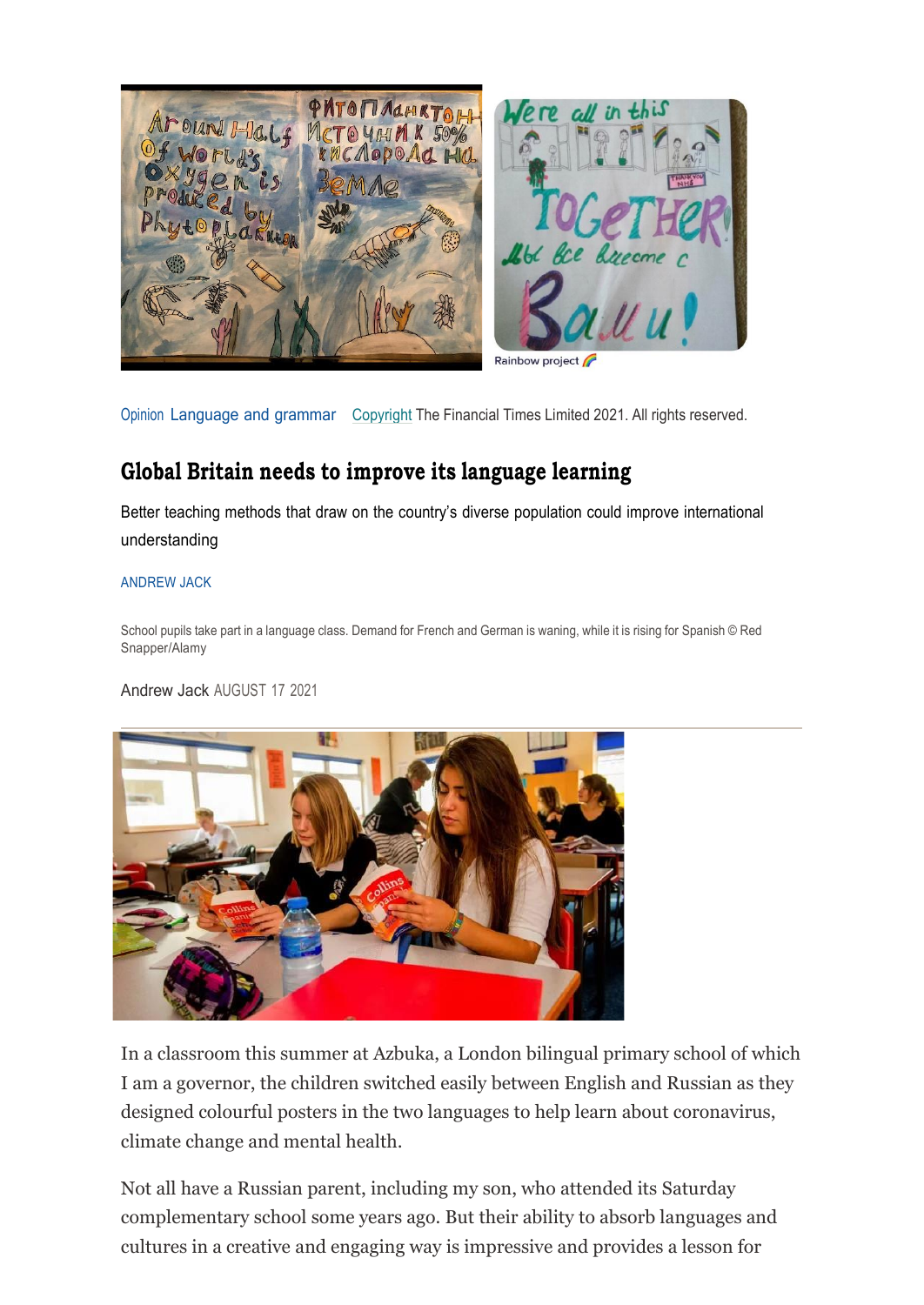Britain's global ambitions.

Immersive learning that draws on the strengths of different cultural backgrounds remains an exception in England. Education is focused on the overly-academic study of foreign languages and too few people are convinced of their broader value.

A high proportion of people in London speak English as their second language, says Maria Gavrilova, Azbuka's founder, yet they live a life of monolingualism. "There is a tragic unwillingness to explore successful methodologies and programmes for teaching foreign languages or maintaining first ones," she says.

A recent survey by the British [Council](https://www.britishcouncil.org/research-policy-insight/research-reports/language-trends-2021) found that more than half of English primary schools stopped even rudimentary language teaching in the first lockdownlast year and a fifth had still frozen their activities in early 2021. State schools in deprived areas were among those most affected. Nearly two-thirds of primary schools and two-fifths of state secondary schools reported no international activities last year, such as trips abroad or hosting a foreign language assistant, dueto Covid restrictions.

Since the compulsory requirement to take a foreign language until the age of 16 was scrapped by the government nearly two decades ago, GCSE and A-level language qualifications have been in decline and a number of university modern language departments have closed.

Brexit risks depressing European language study still further, as fresh costs, new visa requirements and the axing of the Erasmus student exchange programme restrict the flows of assistants and teachers from former EU partner countries, and of students travelling to the EU.

Michael Kelly, emeritus professor of French at Southampton university, warns against complacency fuelled by the status of English as an international language. "We're due for a fairly sharp awakening," he says. "It's already clear the EU is speaking more French and less English, and the Chinese increasingly expect others to speak their language."

For Newcastle University's René Koglbauer, chair of the board of trustees at the Association for Language Learning, an overhaul of language teaching is essential. He argues for a new national policy that puts greater emphasis on the value of languages and cultures, backed with more compelling ways of learning.

There are some positive signs. Rosanna Hume, a Teach First ambassador and head of Spanish at St Wilfrid's Roman Catholic College in South Shields, says that although demand for French and German is waning, it is rising for Spanish, with students and their parents drawn to the language through music, TV shows and